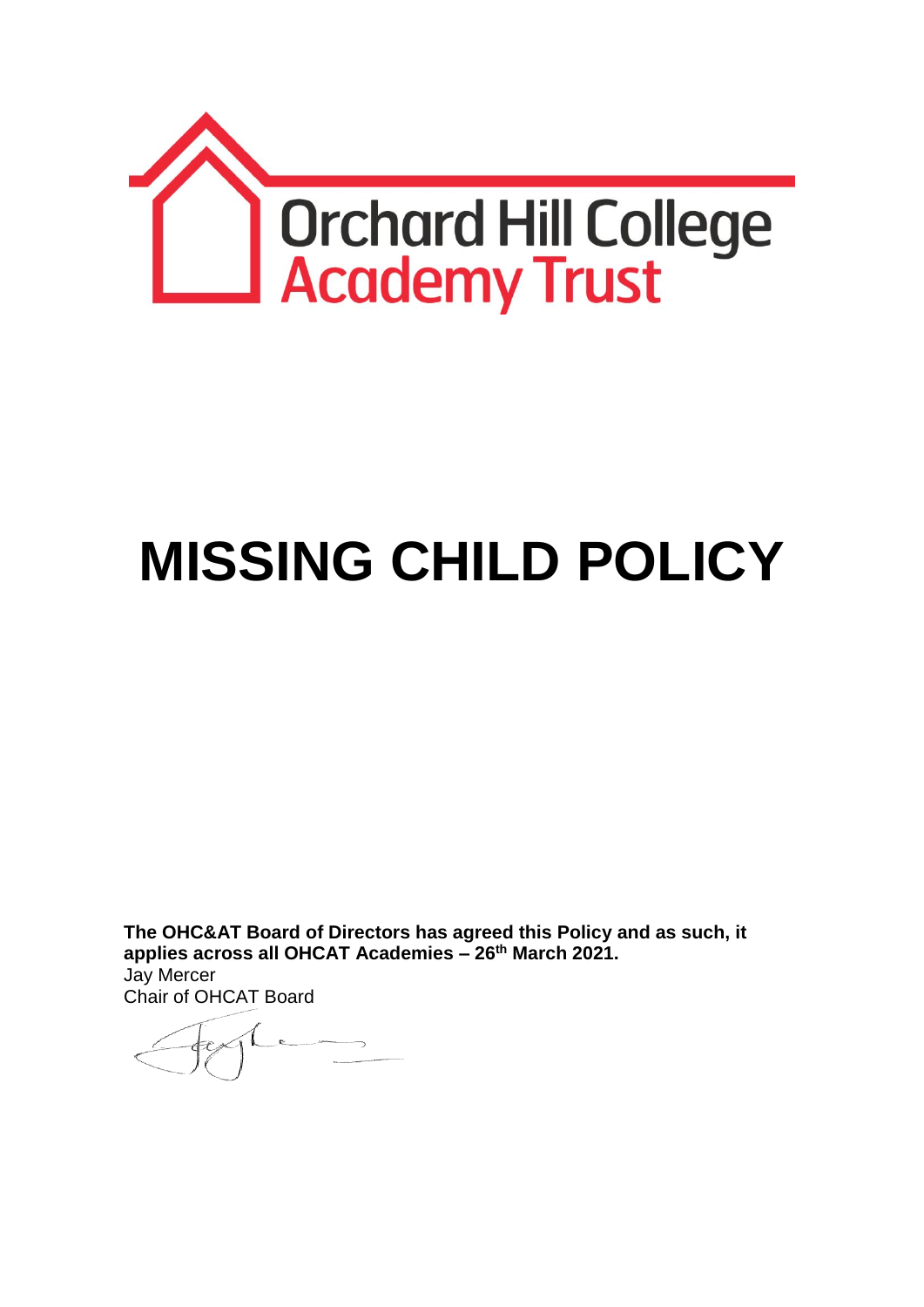

# **Missing Child Policy**

# **INTRODUCTION**

Orchard Hill College and Academy Trust (OHC&AT) is committed to providing outstanding educational opportunities for all our pupils and students. The safety and welfare of our pupils and students is of the utmost importance. All staff should be aware of their responsibilities regarding student safety, including what to do if a student goes missing from Academy supervision or when a 'collected student' is not collected from school by their designated person. This policy lays out the procedures that should be followed in the event of either occurrence.

This policy applies to all OHCAT Academy students. There is a separate procedure for managing the welfare of Orchard Hill College students.

# **RESPONSIBILITIES**

#### **OHCAT Trustees will:**

 Monitor updated policies on a regular basis and receive termly reports on safeguarding that include any missing child/vulnerable adult incidents within OHCAT provisions.

#### **OHC&AT Executive Senior Leadership Team will:**

- Ensure that this policy and related procedures are regularly reviewed and updated in line with government guidance and other best practice.
- Monitor incidences of missing children/vulnerable adults across OHCAT provisions as part of safeguarding monitoring, and provide termly safeguarding reports to Trustees.

### **Principals will:**

- Ensure all staff within their Academy are aware of this policy and understand the procedure to be followed in the event of a missing student.
- Review any incidence of missing student to ensure that the Academy takes forward any lessons learned and continues to operate best practice.

### **Staff will:**

- Ensure they are familiar with this policy and adhere to all related policies and procedures, especially, but not exclusively, those relating to Child Protection Adult Protection & Safeguarding, Risk Assessment, Health & Safety and Educational Visits.
- Ensure that attendance registers are completed accurately and promptly according to guidelines, and return attendance registers to the Academy office promptly each day.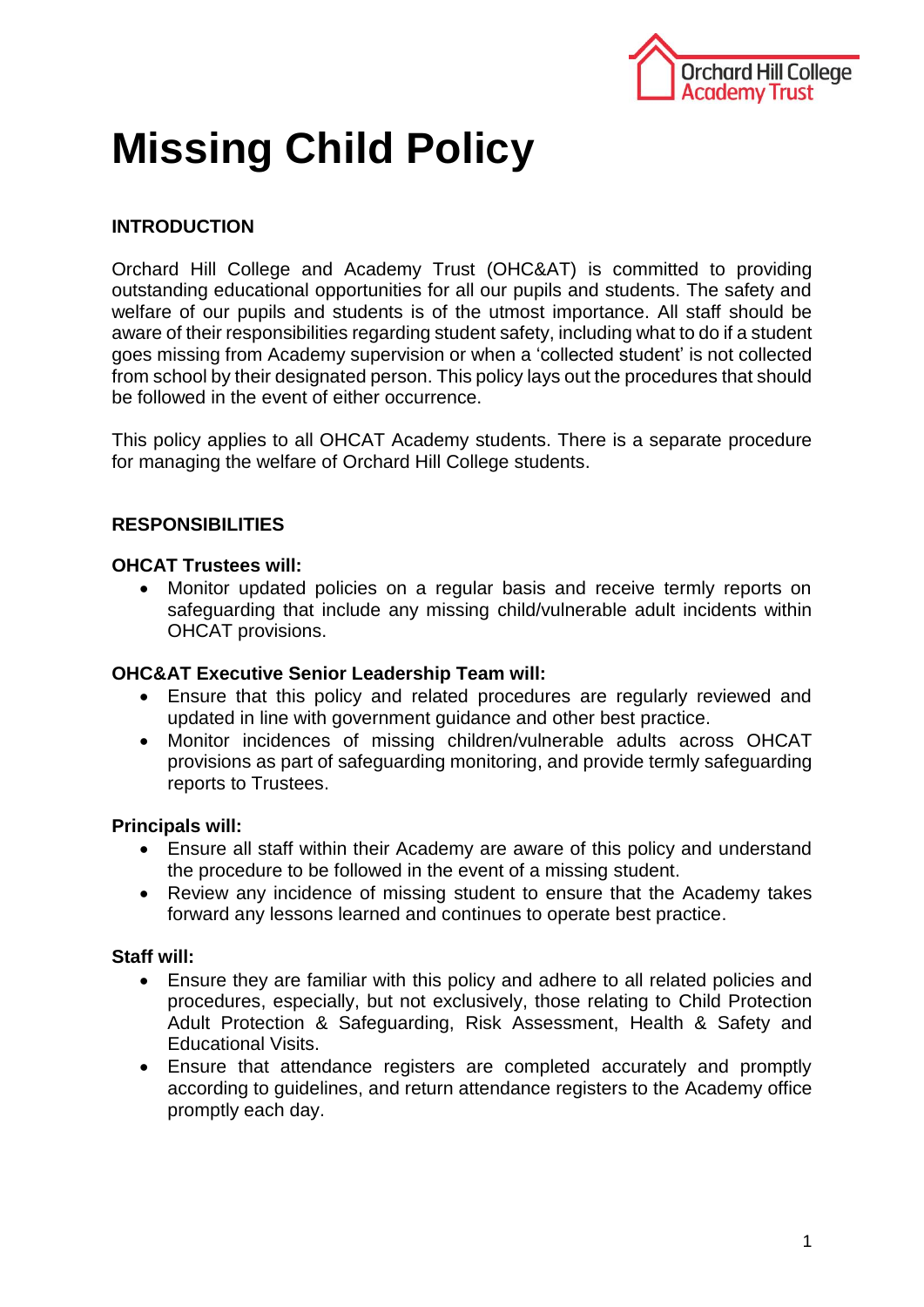

### **Parents/carers will:**

- Ensure that the Academy holds up to date contact information for at least three responsible adults, including named emergency contacts in the event that parents/carers are not available.
- Know the procedure for handover and collection of students where relevant, particularly where there may be safeguarding issues or concerns, including parental responsibility.
- Sign students out of school at the Academy office when collecting them during the school day.

# **MISSING CHILD**

### **Procedures aimed at reducing risk of a missing child**

It is important to note that students attending OHCAT Academies cover all age ranges from 2 to 19 and have a variety of additional learning needs, which may be complex and profound. Some students attend school using LA transport or are brought to and from school by parents/carers; a smaller number are independent travellers. Students also experience time in the community, attending a wide variety of work experience, enrichment and learning opportunities.

This policy therefore seeks to set out the general principles and procedures that should be followed whenever OHCAT staff suspect a student may be considered missing. Such situations might include, but are not limited to:

- Failure to arrive for a scheduled school day or session, whether on Academy premises or in the community
- Absconding from a scheduled school day or session, whether on Academy premises or in the community
- Becoming lost while out in the community e.g. through separation from Academy staff and peers

Everyday measures that OHCAT Academies take to safeguard students include:

- If a student is absent and no notification of absence has been received by the Academy, staff will contact the named contact/s on the student's file to ascertain their whereabouts as soon as possible.
- The Academy ensures parents/carers are fully aware of the points at which responsibility for the care of the student passes from staff to them and vice versa.
- Clear procedures are in place for welcoming students into each Academy, including signing in and out.
- Teaching and support staff ensure that students go to the relevant classroom or appropriately allocated area.
- Staff mark registers promptly and accurately morning and afternoon.
- If students leave the classroom to work in other parts of the school, the class teacher ensures that a suitable level of supervision, as appropriate, is maintained at all times and that all students are accounted for on return to the classroom.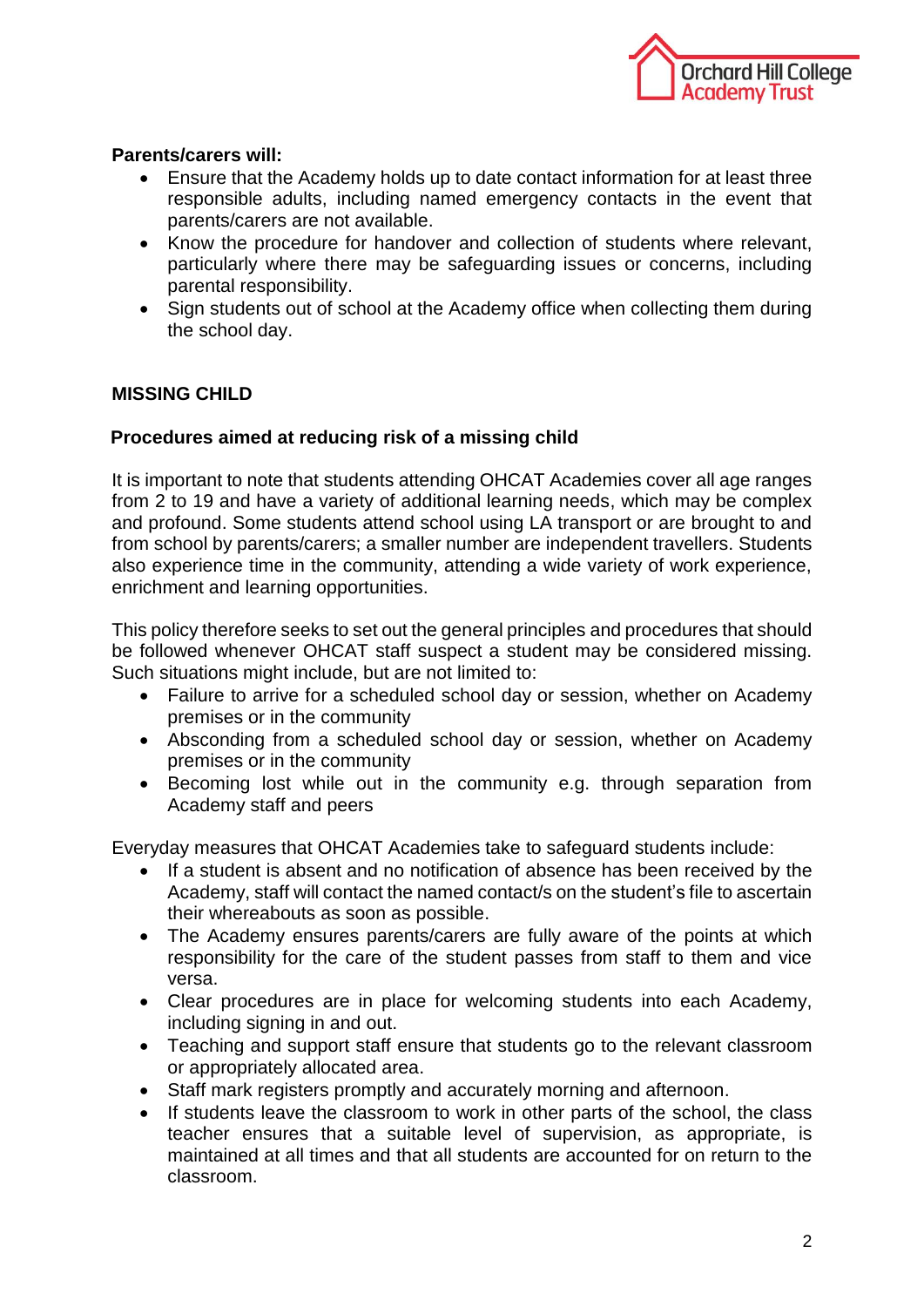

- Students who travel to and from school using LA transport are escorted by appropriate named staff onto their bus or taxi. A formalised system of checking students onto their transport is in place.
- Thorough risk assessments and adequate staff/student ratios are provided when students leave Academy premises for educational visits or learning outside the classroom.
- Where students do not have capacity to consent, permission from parents/carers for educational trips should be obtained generically at the beginning of each academic year and specifically for each trip where that visit is not covered in global permissions.
- Staff mobile telephones are taken on every visit and mobile contact numbers left at the Academy.

#### **Procedure to be followed in the event of a student going missing on or from the Academy premises**

In the event of a member of staff discovering or suspecting that a student has gone missing while at school:

- 1. If a teacher, TA or other key adult (for example, therapist or lunchtime supervisor) suspects that a student is missing from a lesson or activity, they must contact the nearest member of the Senior Leadership Team (SLT), the Principal and office staff immediately. Following an assessment of the circumstances, a senior staff member will coordinate, where necessary, an initial search of the building, including classrooms, toilets, storage areas, communal areas, resource rooms, outside areas and Academy grounds.
- 2. The following lists should be held in the school office and/or electronically and will be checked:
	- a. Attendance registers
	- b. Off-site record (trips and visits)
	- c. Lists of those attending other provisions (e.g. inclusion links, work placements or other alternative provision)

Where a search occurs:

- 3. Staff will count and name check all the students present against the register.
- 4. A thorough check of all exits will be made, to ascertain if all relevant gates/doors were secure and there are no other ways a student could have left the premises. If something is discovered, this needs to be drawn to the attention of senior staff immediately.
- 5. Staff will attempt to call the student on the student's personal mobile phone, if they have one.
- 6. Senior staff will conduct an in-situ risk assessment to establish whether, and when, parents/carers should be notified. The Principal or next most senior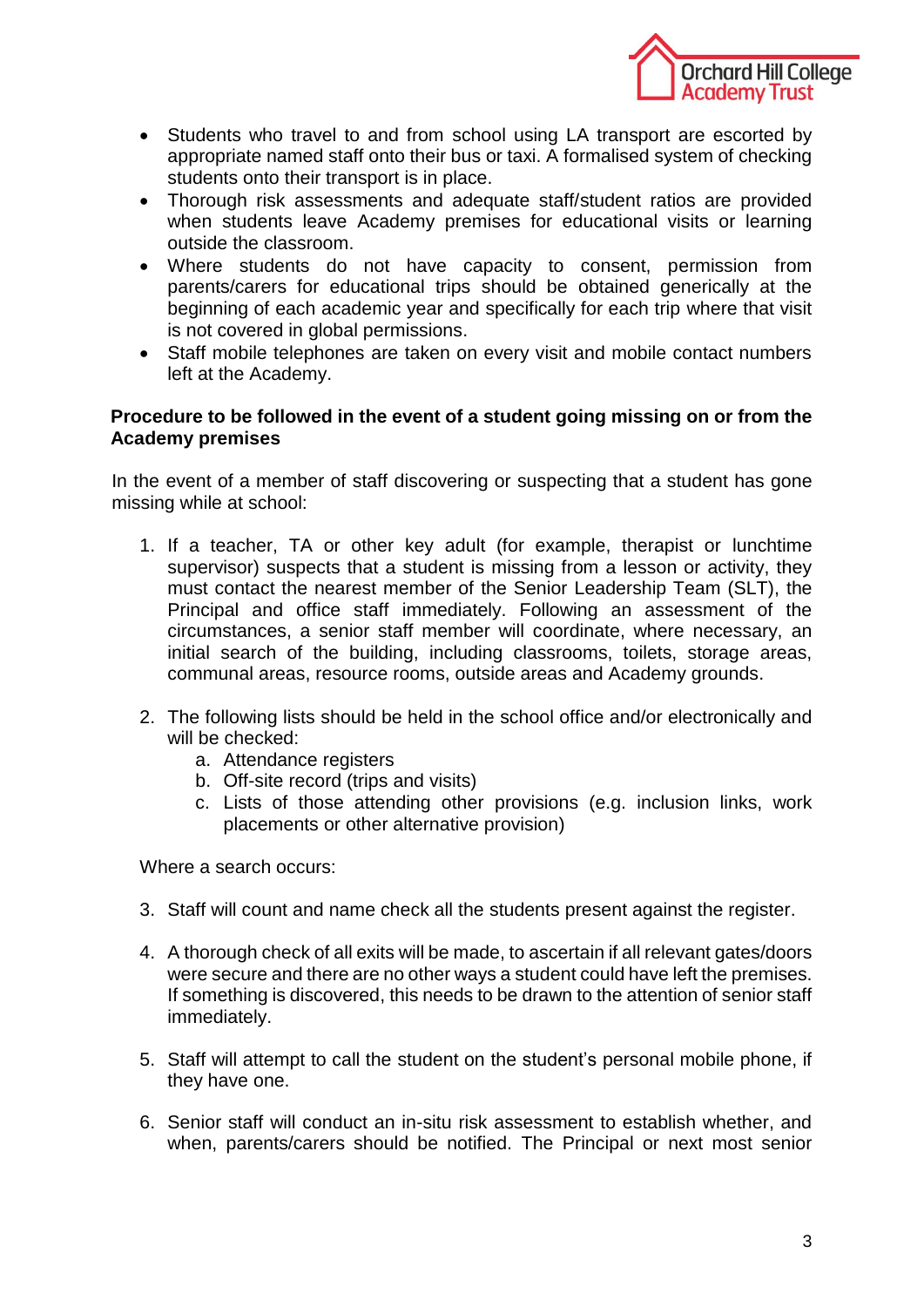

member of staff on site will decide at which point the police need to be contacted, if necessary.

- 7. Staff will write down as full a description of the student as possible, including what they were wearing and any distinguishing features. A recent photo of the student, for example their ID photo, will be provided to those searching where this is necessary.
- 8. Any specific special medical or learning needs relating to the missing student should be disclosed to police or other agencies as appropriate.
- 9. Senior staff will speak to all staff members who have had contact with the missing student that day, in order to try and build up a clear picture of the student's movements.

#### **Additional procedures in the event of a student going missing while off Academy premises:**

- 1. The teacher or the allocated group leader must ensure the safety of remaining students. At least one member of Academy staff must stay with them, which will be informed by an in-situ risk assessment. The teacher or allocated group leader must make a professional judgement at the time with respect to the size of the student group, the needs of that group and the available staff:student ratios.
- 2. One or more staff members must immediately start searching for the student.
- 3. Senior staff, including the Principal and/or next most senior staff member, and Designated Safeguarding Lead must be contacted immediately.
- 4. If the student is not found promptly, the teacher must contact police by telephoning 999.

Where they have done so, the teacher or allocated group leader should alert the Academy that the police have been contacted and the Academy will make arrangements to notify parents/carers, after which the procedures described above will be followed.

### **STUDENT NOT COLLECTED**

This procedure outlines what should happen when a 'collected student' i.e. one who is collected from school by a parent, carer or designated adult, is not collected. The guiding principle in dealing with any situation of this type must be to minimise distress to the student and for him or her to remain in familiar surroundings and/or with familiar people for as long as possible.

Academy staff will ensure they are aware of all students who are collected by a parent, carer or designated adult, if they are not collected by LA transport and do not travel to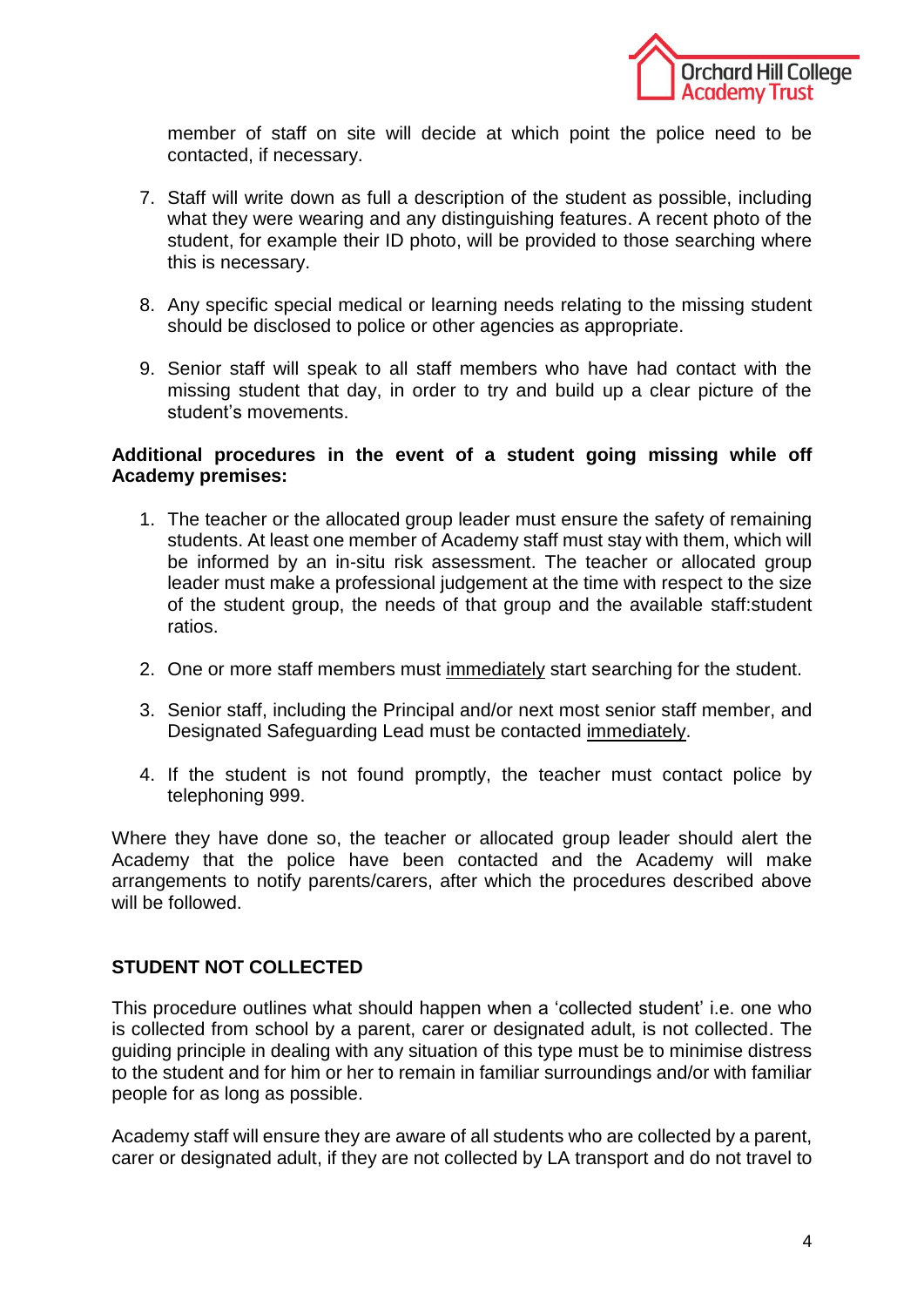

and from school independently. The following general principles should be adhered to by all parties:

- Parents/carers who know they are going to be late must inform the main office in advance.
- On occasions when a student is due to be collected by someone other than their parent/carer or normally authorised person (e.g. when all of the above are unexpectedly unavailable), parents/carers must advise how to verify the identity of the person who is to collect the student. This will normally be through the use of a pre-determined password.

In the event of a 'collected student' not being collected at the end of the day, the following procedures will be activated:

#### **We undertake to look after the student safely throughout the time that he or she remains under our care.**

- If a student is not collected promptly, and regardless, if that time exceeds twenty minutes, a member of staff will call the parent/carer or designated adult and use any other emergency contact details available in order to determine the nature and length of delay in collection. If contacts go to voicemail/ answerphone, staff members should leave messages giving their name and the Academy telephone number and requesting a prompt return call.
- While waiting to be collected, the student will be supervised by a member of staff who will offer them as much support and reassurance as is necessary.
- Students awaiting collection will be taken to the school office where they will be supervised by Academy staff.
- If a student has not been collected within the hour following agreed collection time, the Designated Safeguarding Lead (DSL) must be informed and a decision taken as to whether Social Services needs to be called.
- If all attempts within this period to contact a parent/carer, designated person or emergency contact fail then the DSL or other senior staff member should inform the Local Authority Social Services department of the situation without delay.
- The duty social worker will take ownership of the situation and decide what happens next, including whether the police need to be involved in helping to trace the parent/carer of the student.
- The student will not leave the premises with anyone other than those named on the Registration Form or in their file.
- The Academy will ensure that there are at least two members of staff present whilst waiting for the parent/carer to collect the student.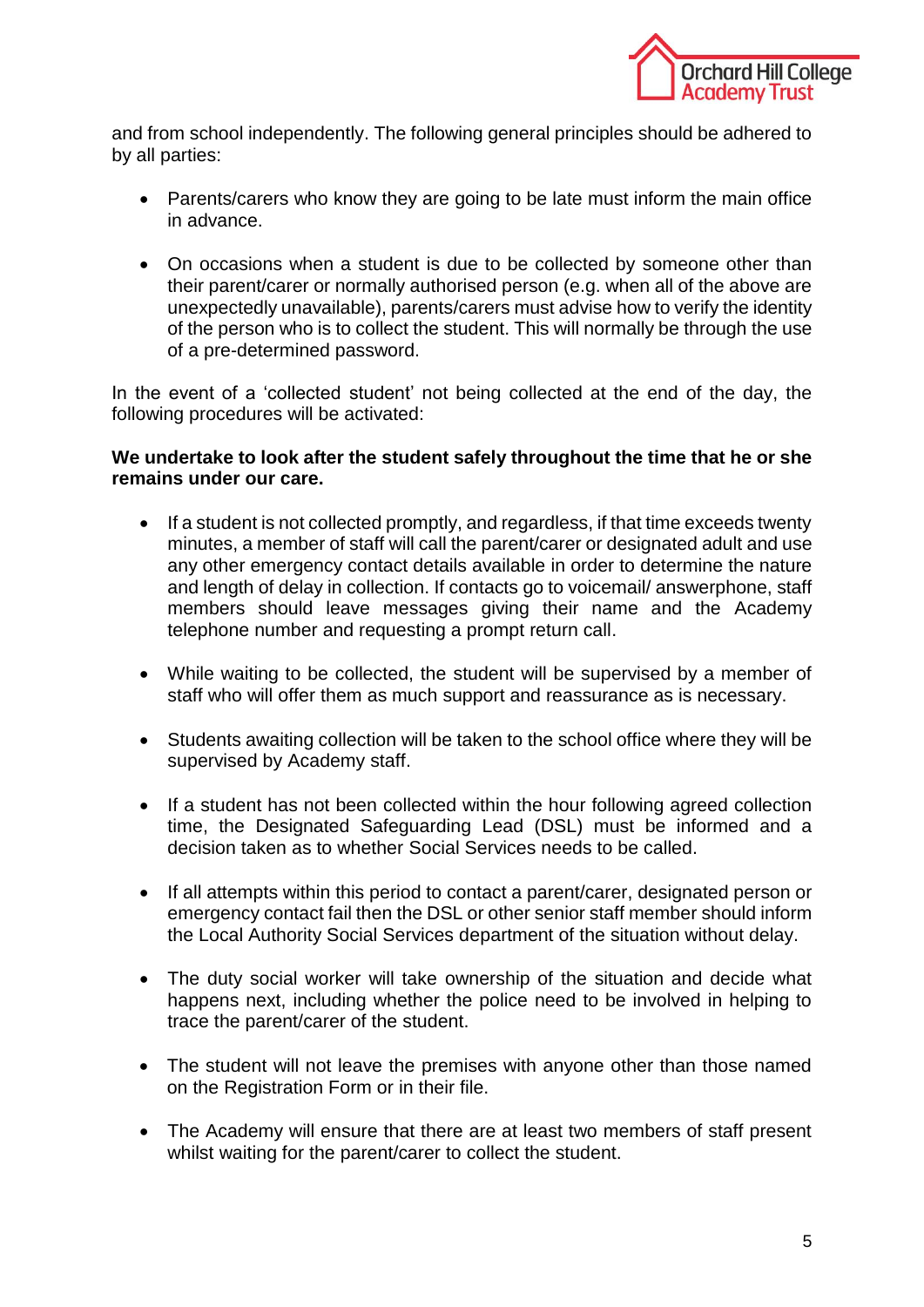

- Under normal circumstances, staff should not look for the parent/carer or take the student home. In exceptional circumstances, if the parent/carer or responsible adult has been contacted but is unable, for a given and accepted reason, to come to the school, the school may escort the student home with that parent/carer or responsible adult's permission. Where this does occur, this should ordinarily happen with two staff members, one of whom is a senior member of staff.
- In the event that transporting the student somewhere is agreed to be necessary, staff should not usually transport students alone in their own cars and may wish to consider using a taxi or mini-cab (approved licenced drivers only). In this instance, two members of staff will accompany the student. However, there may be exceptional circumstances (for example in an emergency) where solo accompaniment of the student by an appropriate staff member is necessary. In this instance, the staff member must ensure that a senior leader or line manager (ideally the Principal and/or Designated Safeguarding Lead) is made aware of the arrangement beforehand and can follow up accordingly.
- Continual incidents of late collection will be recorded and discussed with parents/carers at the earliest opportunity.

# **POLICY REVIEW DETAILS**

| Version:                    | 1.3                         |  |
|-----------------------------|-----------------------------|--|
| Reviewer:                   | John Prior, Jackie Van-West |  |
| Approval body:              | <b>Family Board</b>         |  |
| Date this version approved: | 26th March 2021             |  |
| Due for review:             | Spring 2024                 |  |

### **RELATED POLICIES AND PROCEDURES**

Child Protection, Adult Protection & Safeguarding Policy Health & Safety Policy Risk Assessment Policy Educational Visits Policy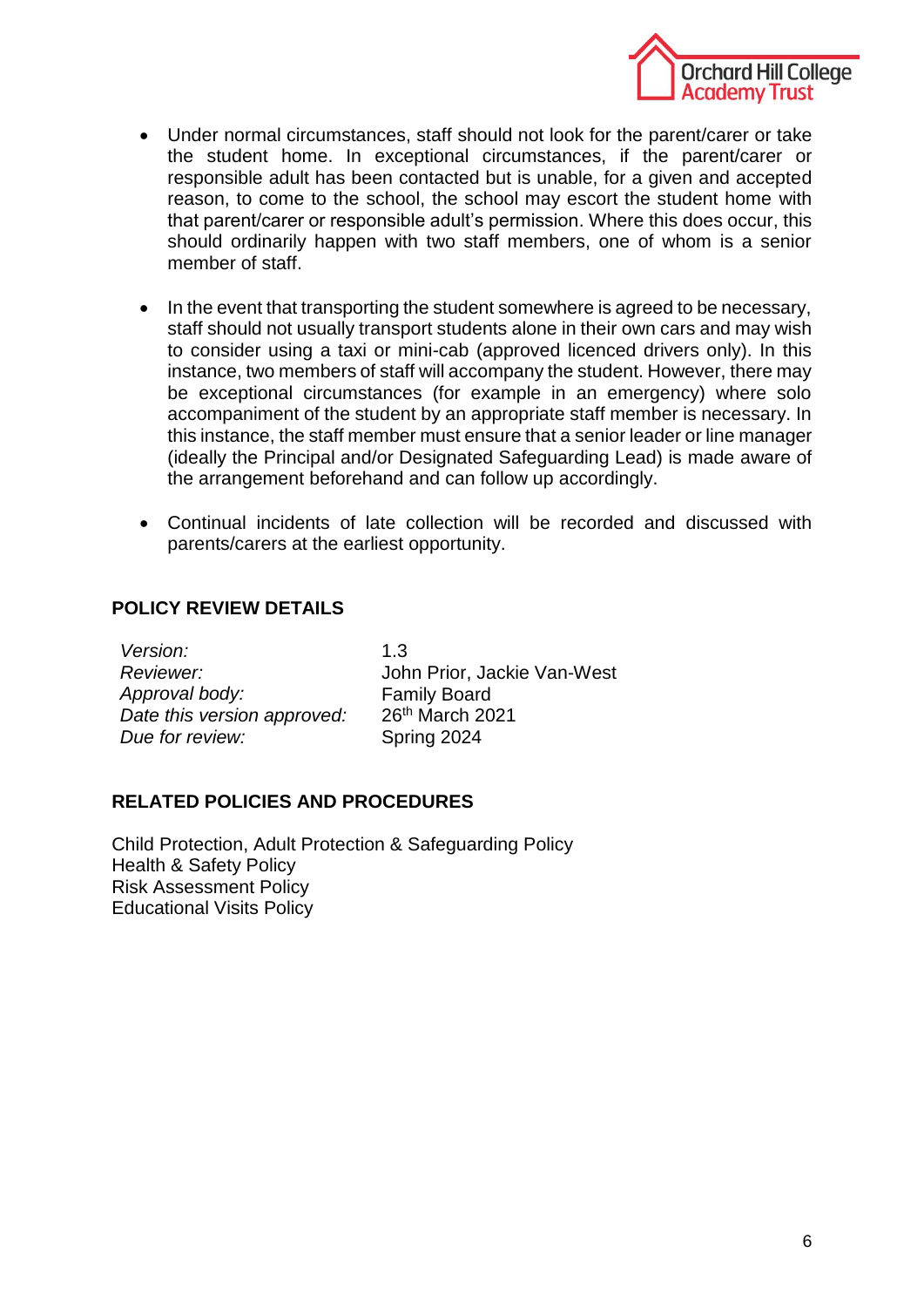

| APPENDIX A: Recording form for incidence of missing student                                                                     |           |  |  |
|---------------------------------------------------------------------------------------------------------------------------------|-----------|--|--|
|                                                                                                                                 |           |  |  |
|                                                                                                                                 |           |  |  |
| Address:                                                                                                                        |           |  |  |
|                                                                                                                                 |           |  |  |
| Tel no:<br><u> 2000 - Jan James James Jan James James James James James James James James James James James James James Jam</u> |           |  |  |
|                                                                                                                                 |           |  |  |
| Date, time & location of disappearance:<br>Who was responsible for caring for the student at the time he/she disappeared?       |           |  |  |
|                                                                                                                                 |           |  |  |
| Circumstances surrounding disappearance:                                                                                        |           |  |  |
|                                                                                                                                 |           |  |  |
|                                                                                                                                 |           |  |  |
|                                                                                                                                 |           |  |  |
|                                                                                                                                 |           |  |  |
| Parent/carer contacted:<br>Yes                                                                                                  | No        |  |  |
| Police contacted:<br>Yes                                                                                                        | <b>No</b> |  |  |
| What happens next?                                                                                                              |           |  |  |
|                                                                                                                                 | Date:     |  |  |
| <b>Signed by Principal/SLT:</b>                                                                                                 | Date:     |  |  |
|                                                                                                                                 |           |  |  |